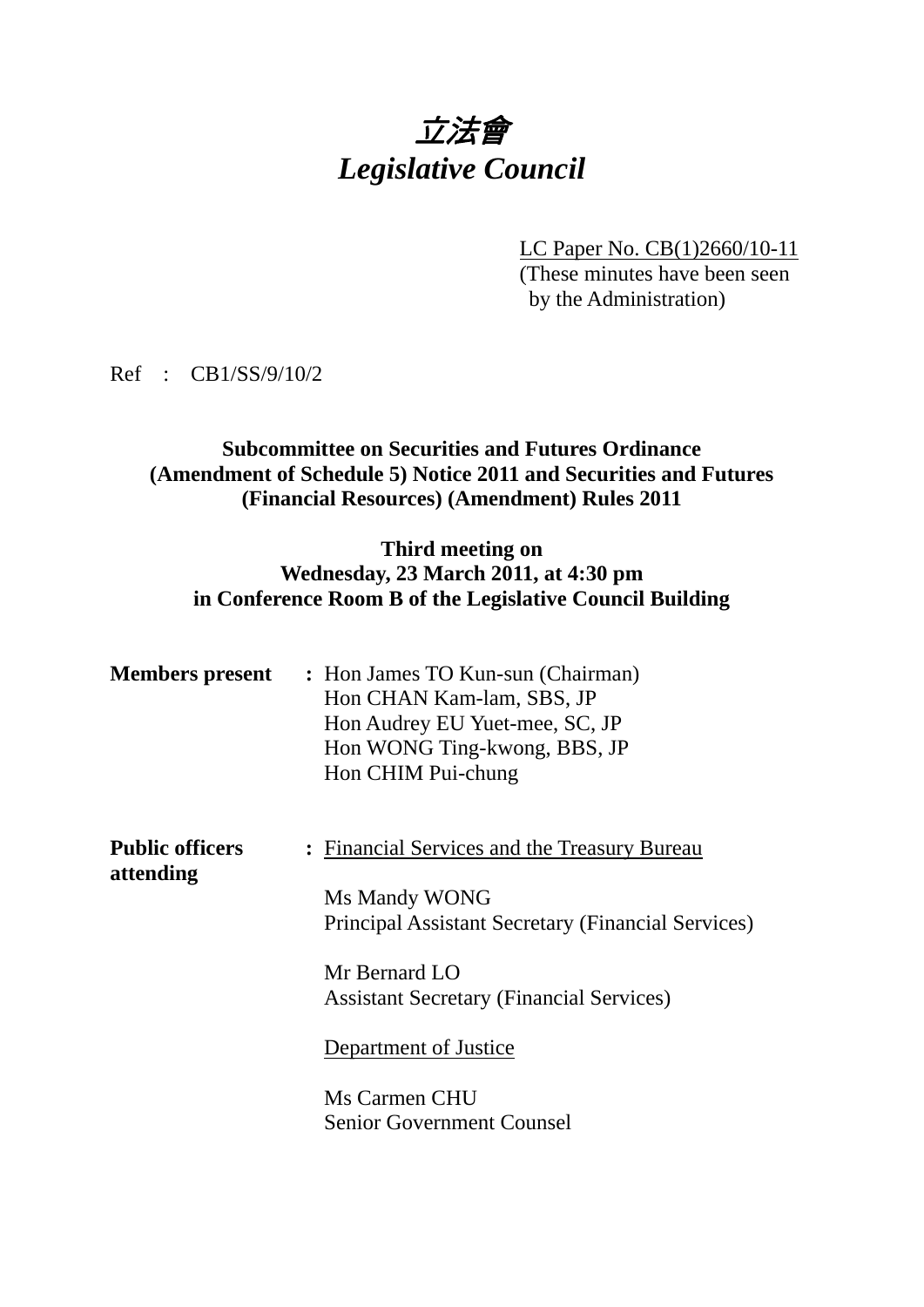|               | <b>Attendance by</b><br>: Securities and Futures Commission |                                                                                  |                                                                                                                                                               |
|---------------|-------------------------------------------------------------|----------------------------------------------------------------------------------|---------------------------------------------------------------------------------------------------------------------------------------------------------------|
|               | invitation                                                  | Mr Stephen TISDALL<br>Senior Director of<br>Intermediaries Licensing and Conduct |                                                                                                                                                               |
|               |                                                             | Mr Wilson LO<br>Director of Licensing                                            |                                                                                                                                                               |
|               | <b>Clerk in attendance : Ms Anita SIT</b>                   | Chief Council Secretary (1)5                                                     |                                                                                                                                                               |
|               | <b>Staff in attendance : Mr YICK Wing-kin</b>               | <b>Assistant Legal Adviser 8</b>                                                 |                                                                                                                                                               |
|               |                                                             | Mr Hugo CHIU<br>Council Secretary (1)5                                           |                                                                                                                                                               |
|               |                                                             | Ms Clara LO<br>Legislative Assistant (1)10                                       |                                                                                                                                                               |
| <b>Action</b> | $\mathbf I$                                                 | <b>Meeting with the Administration</b>                                           |                                                                                                                                                               |
|               |                                                             |                                                                                  | $(LC$ Paper No. $CB(1)1676/10-11(01)$ — The Administration's response<br>raised<br>issues<br>at<br>the<br>to<br>Subcommittee meeting held on<br>17 March 2011 |
|               |                                                             |                                                                                  | LC Paper No. $CB(1)1613/10-11(01)$ — The Administration's response<br>raised<br>issues<br>at<br>the<br>to<br>Subcommittee meeting held on<br>8 March 2011     |
|               | L.N. 28 of 2011                                             |                                                                                  | — Securities<br>and<br><b>Futures</b><br>Ordinance (Amendment<br>of<br>Schedule 5) Notice 2011                                                                |
|               | L.N. 29 of 2011                                             |                                                                                  | - Securities<br><b>Futures</b><br>and<br>(Financial)<br>Resources)<br>(Amendment) Rules 2011                                                                  |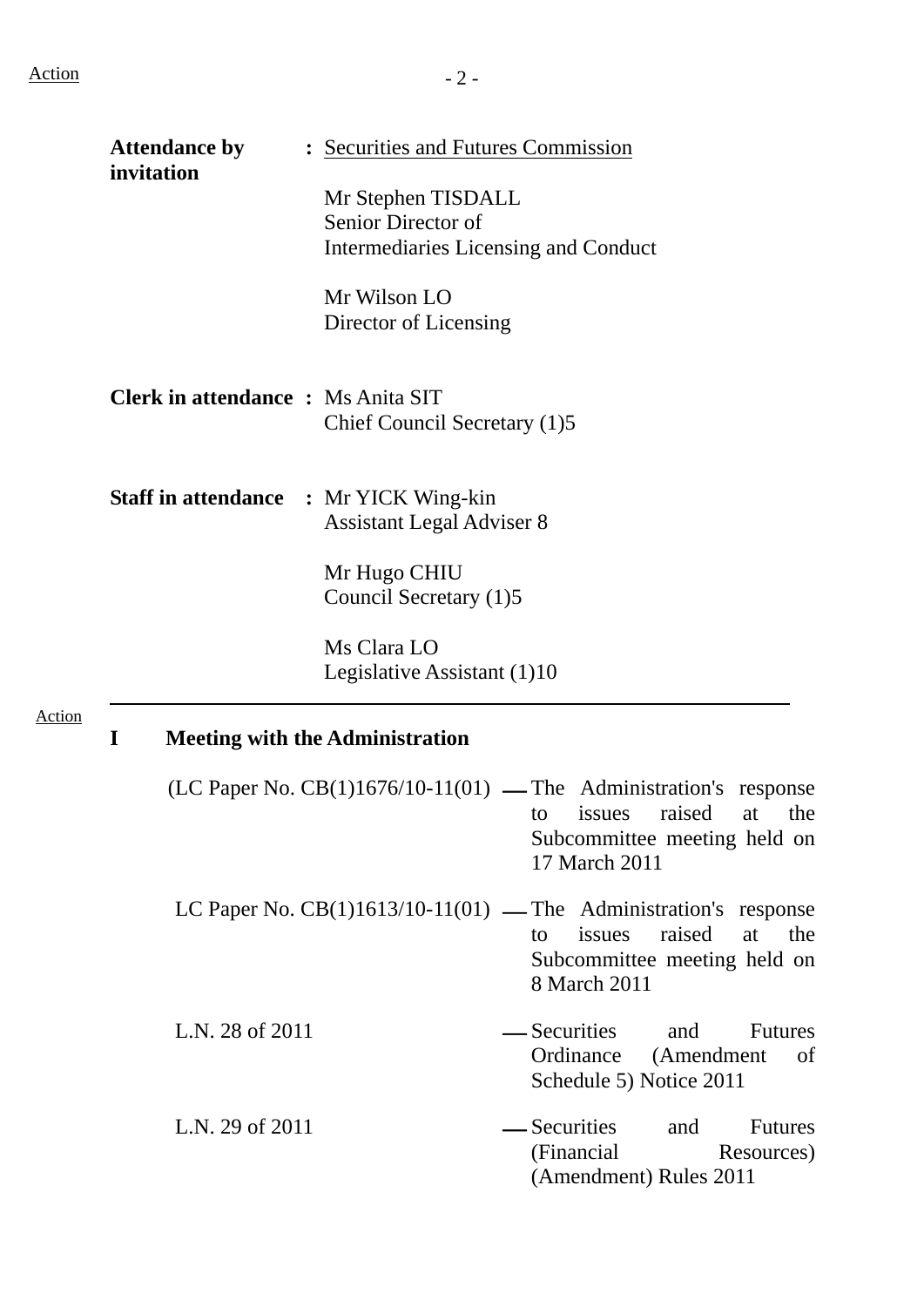- $SUB/14/1/5 (2010)$   $—$  Legislative Council Brief on Securities and Futures Ordinance (Amendment of Schedule 5) Notice 2011 and Securities and Futures (Financial Resources) (Amendment) Rules 2011 issued by the Financial Services and the Treasury Bureau
- LC Paper No. LS29/10-11 Legal Service Division report on subsidiary legislation gazetted on 18 February 2011
- LC Paper No.  $CB(1)1499/10-11(01)$  Marked-up copy of the Securities and Futures Ordinance (Amendment of Schedule 5) Notice 2011 (L.N. 28 of 2011) prepared by the Legal Service Division
- LC Paper No.  $CB(1)1499/10-11(02)$  Marked-up copy of the Securities and Futures (Financial Resources) (Amendment) Rules 2011 (L.N. 29 of 2011) prepared by the Legal Service Division)

#### Discussion

 The Subcommittee deliberated (Index of proceedings attached at **Appendix**).

Admin Follow-up actions to be taken by the Administration

2. The Administration was requested to take the following follow-up actions:

(a) Regarding the term "reasonable expectation" in the proposed definition of "providing credit rating services", to review whether there is any judicial authority on the interpretation of this term in Hong Kong or other common law jurisdictions, and whether the word "anticipation" ("預期") would be more appropriate than and thus can replace the word "expectation" in the context of the proposed definition.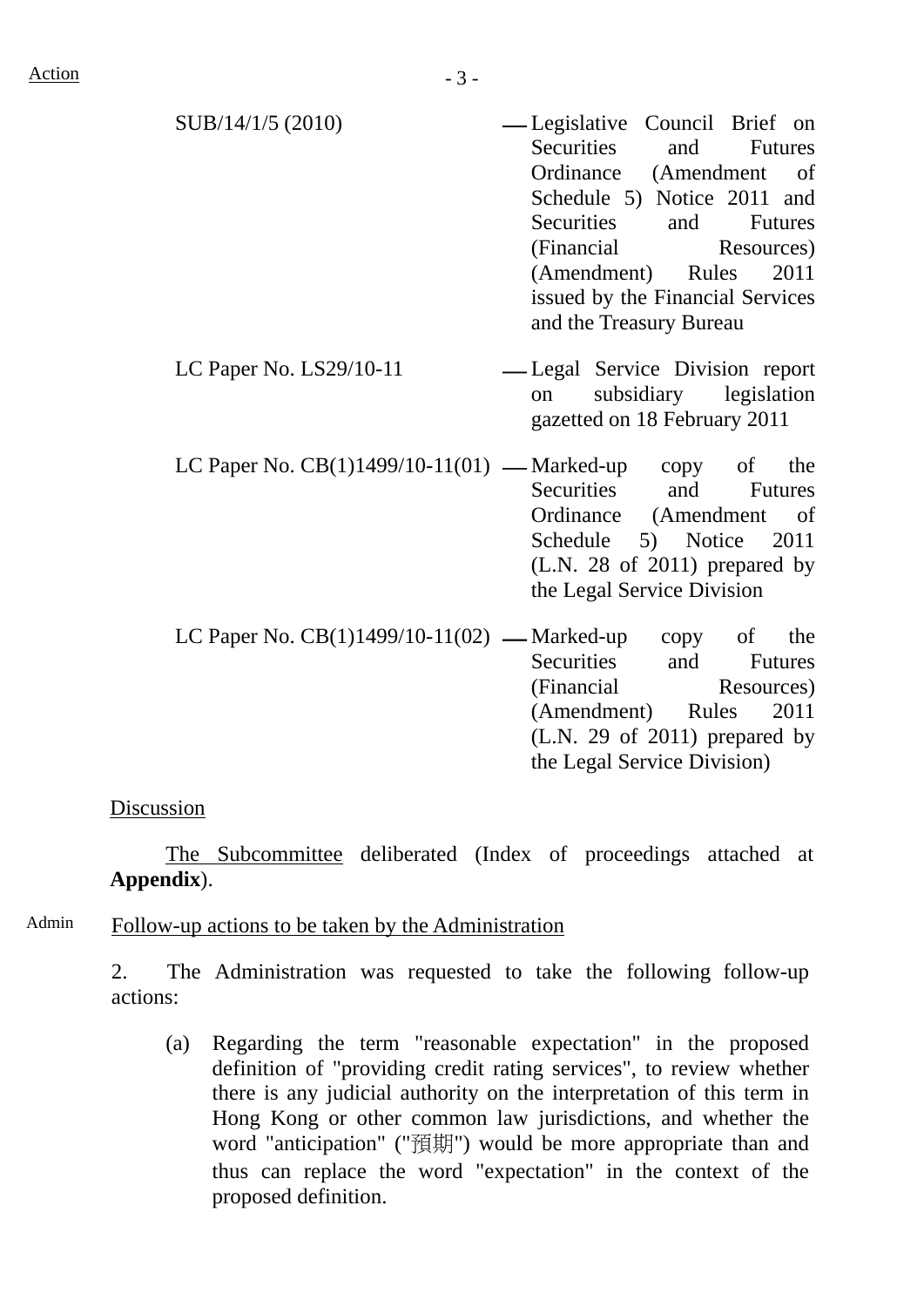- (b) Regarding the proposed definition of "credit ratings" (信貸評級), to consider whether a catch-all clause should be added to the definition to cater for future novel financial products, whose credit rating may be disseminated to the public.
- (c) Regarding the proposed definition of "debt securities" (債務證券), to confirm whether the present construction of the definition is sufficiently wide to cover financial products that may not involve "indebtedness" (whether in pecuniary form or not) but the credit rating of which may be disseminated to the public.

(*Post-meeting note*: The Administration's response was circulated to members vide LC Paper No. CB(1)1724/10-11(01) on 28 March 2011.)

## **II Any other business**

3. There being no other business, the meeting ended at 6:28 pm.

Council Business Division 1 Legislative Council Secretariat 5 July 2011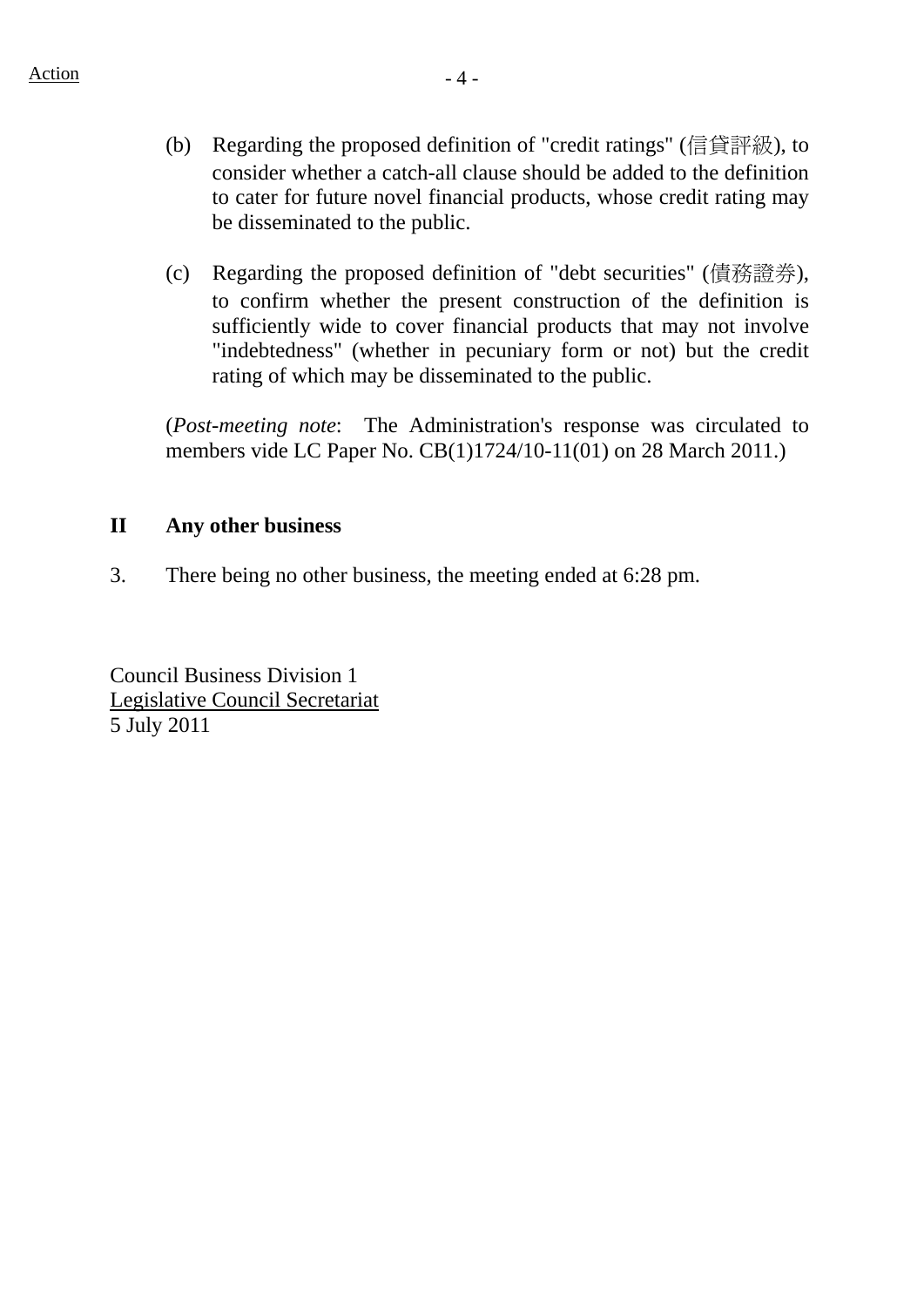# **Subcommittee on Securities and Futures Ordinance (Amendment of Schedule 5) Notice 2011 and Securities and Futures (Financial Resources) (Amendment) Rules 2011**

## **Proceedings of the meeting on Wednesday, 23 March 2011, at 4:30 pm in Conference Room B of the Legislative Council Building**

| <b>Time</b><br><b>Marker</b> | <b>Speaker</b>                                                                                      | Subject(s)                                                                                                                                                                                                                                                                                                                                                                                                                                                                                                                                                                                                                                                                                      | <b>Action</b><br><b>Required</b> |
|------------------------------|-----------------------------------------------------------------------------------------------------|-------------------------------------------------------------------------------------------------------------------------------------------------------------------------------------------------------------------------------------------------------------------------------------------------------------------------------------------------------------------------------------------------------------------------------------------------------------------------------------------------------------------------------------------------------------------------------------------------------------------------------------------------------------------------------------------------|----------------------------------|
| 000353<br>000421             | Chairman                                                                                            | Opening remark                                                                                                                                                                                                                                                                                                                                                                                                                                                                                                                                                                                                                                                                                  |                                  |
| 000422<br>001956             | $-$ Administration<br>Chairman                                                                      | Administration<br>briefed<br>The<br>members<br><sub>on</sub><br>paragraphs 2 to 11 of the paper<br>"The<br>Administration's response to issues raised at the<br>Subcommittee meeting held on 17 March 2011"<br>(LC Paper No. CB $(1)$ 1676/10-11 $(01)$ ) ("the<br>paper") regarding the definitions of "misconduct"<br>and "fit and proper", the manner in which SFC<br>exercised its disciplinary powers, the scope of<br>misconduct that might be subject to SFC's<br>disciplinary<br>actions,<br>and<br>precedents<br>of<br>disciplinary cases.<br>The Chairman said that he accepted<br>the<br>explanations set out in the paper.                                                          |                                  |
| 001957<br>002111             | $-$ Administration<br>Chairman                                                                      | Administration<br>briefed<br>The<br>members<br>on<br>paragraphs 12-13 of the paper regarding the<br>regulatory arrangements in overseas jurisdictions<br>to sanction credit rating agencies ("CRAs") for<br>violating requirements governing their credit<br>rating activities.<br>Members did not raise any question.                                                                                                                                                                                                                                                                                                                                                                          |                                  |
| 002112<br>010153             | $-$ Administration<br>Mr CHAN<br>Kam-lam<br>Chairman<br><b>SFC</b><br>Mr WONG<br>Ting-kwong<br>ALA8 | Administration<br>The<br>briefed<br>members<br>on<br>paragraph 14 of the paper regarding the issue of<br>private rating and an amendment to paragraph 19<br>of the draft Code of Conduct for Persons<br>Providing Credit Rating Services ("Code of<br>Conduct").<br>Mr CHAN enquired, with the provision<br>prohibiting the dissemination of "private ratings"<br>to the public, whether obligations in the Code of<br>Conduct could be effectively monitored in<br>practice. The Chairman also enquired whether<br>such provision would affect the submission of<br>relevant rating information to the court if the<br>client initiated a legal case<br>against the<br>performance of the CRA. |                                  |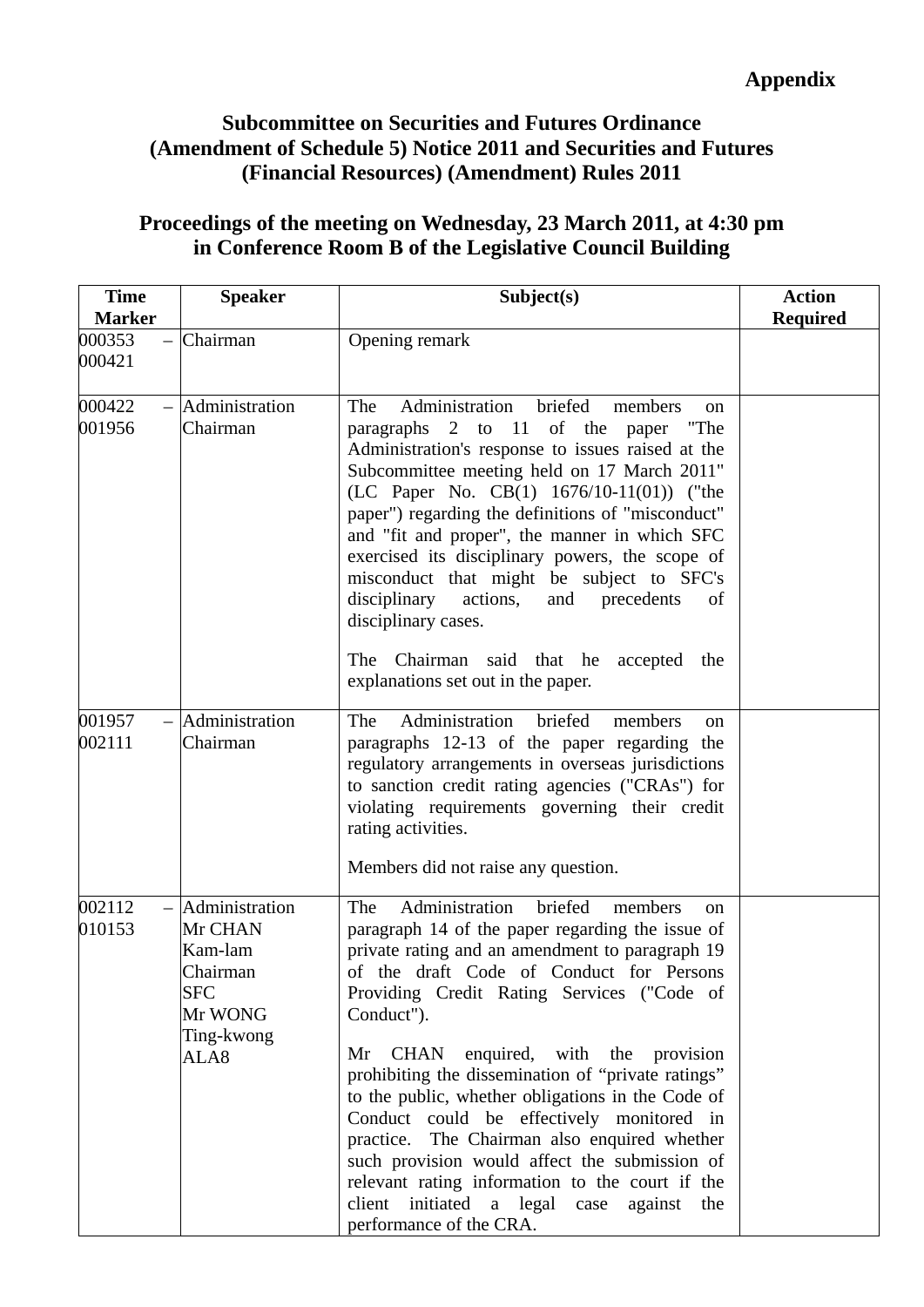| <b>Time</b><br><b>Marker</b> | <b>Speaker</b> | Subject(s)                                                                                                                                                                                                                                                                                                                                                                                                                                                                                                                                                                                                                                                                                                                                                                                                                                                                                                                                                                                                                                                     | <b>Action</b><br><b>Required</b> |
|------------------------------|----------------|----------------------------------------------------------------------------------------------------------------------------------------------------------------------------------------------------------------------------------------------------------------------------------------------------------------------------------------------------------------------------------------------------------------------------------------------------------------------------------------------------------------------------------------------------------------------------------------------------------------------------------------------------------------------------------------------------------------------------------------------------------------------------------------------------------------------------------------------------------------------------------------------------------------------------------------------------------------------------------------------------------------------------------------------------------------|----------------------------------|
|                              |                | SFC explained that private rating would not be<br>subject to the licensing requirement as the rating<br>information was not supposed to be disseminated<br>to and thus affect the public. A client not<br>satisfied with the conduct of a CRA in relation to<br>a private rating could potentially take legal action<br>against the latter. The regulatory concern of<br>SFC was to ensure that private rating information<br>would not be disseminated to the public and<br>amendment to paragraph 19 of the Code of<br>Conduct was made to further reinforce this.                                                                                                                                                                                                                                                                                                                                                                                                                                                                                           |                                  |
|                              |                | Mr CHAN and the Chairman expressed concern<br>that the amendment made to paragraph 19 of the<br>Code of Conduct might create a loophole for<br>"rating shopping". By way of illustration, a<br>client might ask a CRA to conduct private rating<br>and specify in the service agreement that the<br>rating information would not be disclosed. The<br>client would then, depending on whether the<br>rating was favourable, decide whether to disclose<br>or hide the rating result. To avoid creating this<br>loophole, the Chairman suggested prohibiting the<br>same CRA to rate a financial product/entity for a<br>subsequent public dissemination or distribution by<br>subscription if the same product/entity had been<br>previously rated by the CRA under a private<br>rating arrangement.                                                                                                                                                                                                                                                           |                                  |
|                              |                | ALA8 pointed out that a client might commission<br>private rating for either (i) a financial product that<br>he/she intended to offer to the market or public<br>investors; or (ii) a third party that he/she intends<br>to make loan to it or to invest in the securities or<br>bonds issued by such part. "Rating shopping"<br>would not happen in the latter scenario, Because<br>in that case the client of a CRA would only want<br>the credit risk of their investment. As for the<br>former scenario, there should be a reasonable<br>expectation of a CRA that the rating information<br>would be disseminated to the public. Under the<br>proposed regulatory regime, it would be a<br>contravention of conducts if the CRA agrees that<br>the rating information about a financial product<br>which is intended for public subscription would<br>not be disseminated to the public.<br>Noting<br>ALA8's advice, members considered that the risk<br>of rating shopping could be effectively mitigated<br>under the proposed regulatory arrangements. |                                  |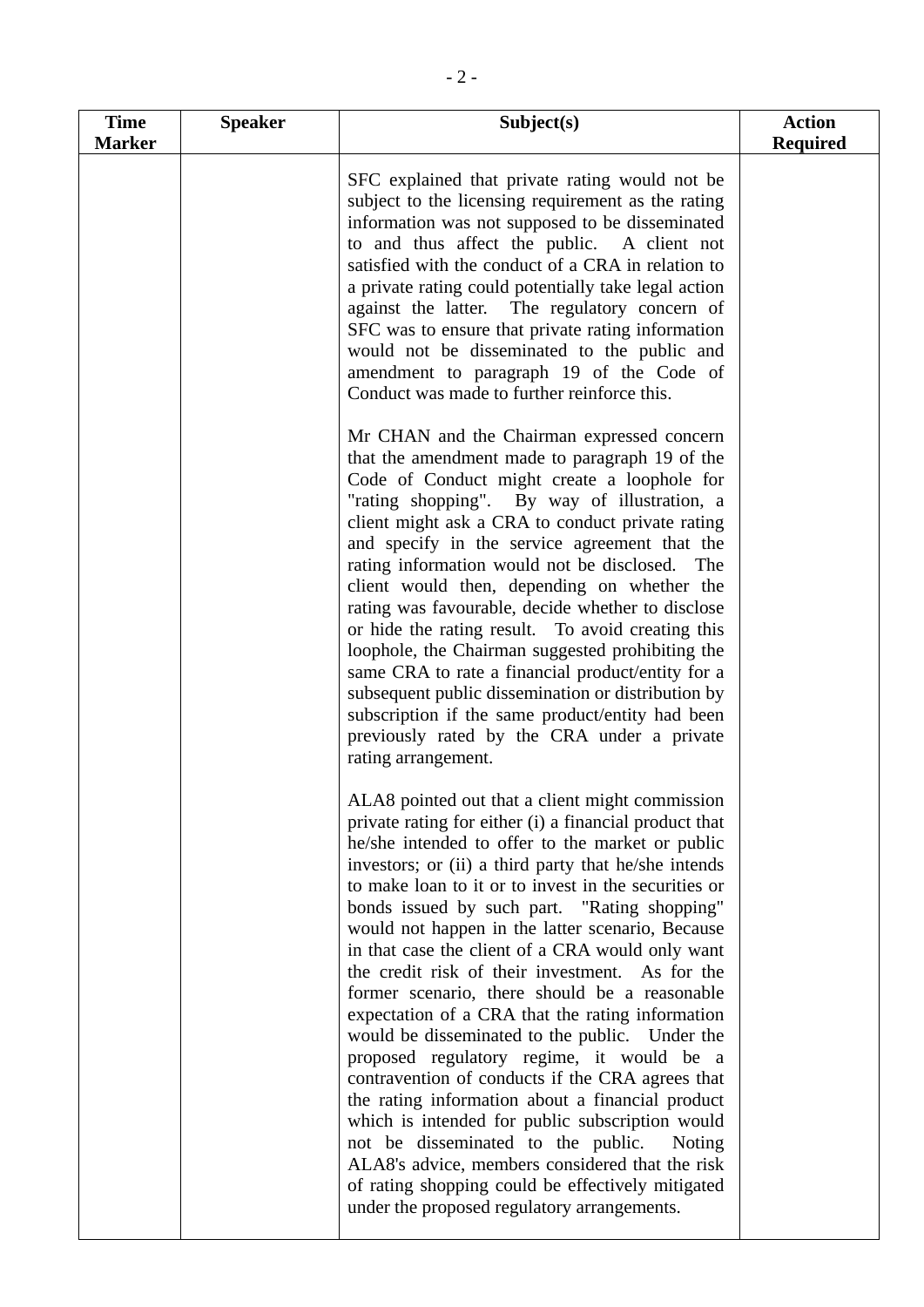| <b>Time</b><br><b>Marker</b> | <b>Speaker</b>                                              | Subject(s)                                                                                                                                                                                                                                                                                                                                                                                                                                                                                                                                                                                                                                                                                                                                                                                                                                                                                                                                                                                                                                                                                                                                                                                                                                                                                                                                                                                                                                                                                                                                                                                                                                                                                                                                                                                                                  | <b>Action</b><br><b>Required</b> |
|------------------------------|-------------------------------------------------------------|-----------------------------------------------------------------------------------------------------------------------------------------------------------------------------------------------------------------------------------------------------------------------------------------------------------------------------------------------------------------------------------------------------------------------------------------------------------------------------------------------------------------------------------------------------------------------------------------------------------------------------------------------------------------------------------------------------------------------------------------------------------------------------------------------------------------------------------------------------------------------------------------------------------------------------------------------------------------------------------------------------------------------------------------------------------------------------------------------------------------------------------------------------------------------------------------------------------------------------------------------------------------------------------------------------------------------------------------------------------------------------------------------------------------------------------------------------------------------------------------------------------------------------------------------------------------------------------------------------------------------------------------------------------------------------------------------------------------------------------------------------------------------------------------------------------------------------|----------------------------------|
|                              |                                                             | Mr CHAN enquired about the meaning of the<br>term "firms" in paragraph 14 of the paper and the<br>Chairman remarked that it referred to an entity<br>providing private rating. Mr CHAN also asked<br>whether such firms should be required to obtain<br>licence. The Chairman remarked that it would<br>not be necessary because it would be illegal for<br>them to disclose the rating information.                                                                                                                                                                                                                                                                                                                                                                                                                                                                                                                                                                                                                                                                                                                                                                                                                                                                                                                                                                                                                                                                                                                                                                                                                                                                                                                                                                                                                        |                                  |
| 010154<br>011343             | Administration<br>Chairman<br>Mr WONG<br>Ting-kwong<br>ALA8 | Administration<br>briefed<br>The<br>members<br>on<br>paragraphs 15-17 of the paper regarding the term<br>"reasonable expectation" in the definition of<br>"providing credit rating services".<br>At the Chairman's invitation, ALA8 said that he<br>considered the term "reasonable probability (or<br>likelihood)" to be preferable to the term<br>"reasonable expectation" in the context of the<br>definition of "providing credit rating services",<br>because it is more objective than the term<br>"reasonable expectation". He however did not<br>object to keeping the term "reasonable<br>expectation" in view of consistency in the same<br>legislation.<br>The Chairman enquired about the availability of<br>case law examples that could show whether the<br>court would use subjective or objective test in<br>examining the term "reasonable expectation".<br>ALA8 responded that while he had no case law<br>examples in hand, his understanding was that the<br>court would adopt a "reasonable man" test as<br>mentioned in the Administration's paper.<br>The Chairman remarked that the term "預期"<br>(anticipation) might be more appropriate than the<br>term "期望" (expectation) for use in the definition<br>of "providing credit rating services", because a<br>person's anticipation was usually based on<br>objective factors. The Administration advised<br>that the word "expectation" (i) had a broader<br>meaning than the word "anticipation"<br>and<br>(ii) covered the meaning of "anticipation". The<br>Chairman asked the Administration to explore<br>whether there existed common law jurisprudence<br>showing that the word "expectation" covered the<br>meaning of "anticipation".<br>Administration stated that maintaining<br>The<br>consistency in the use of the term "reasonable |                                  |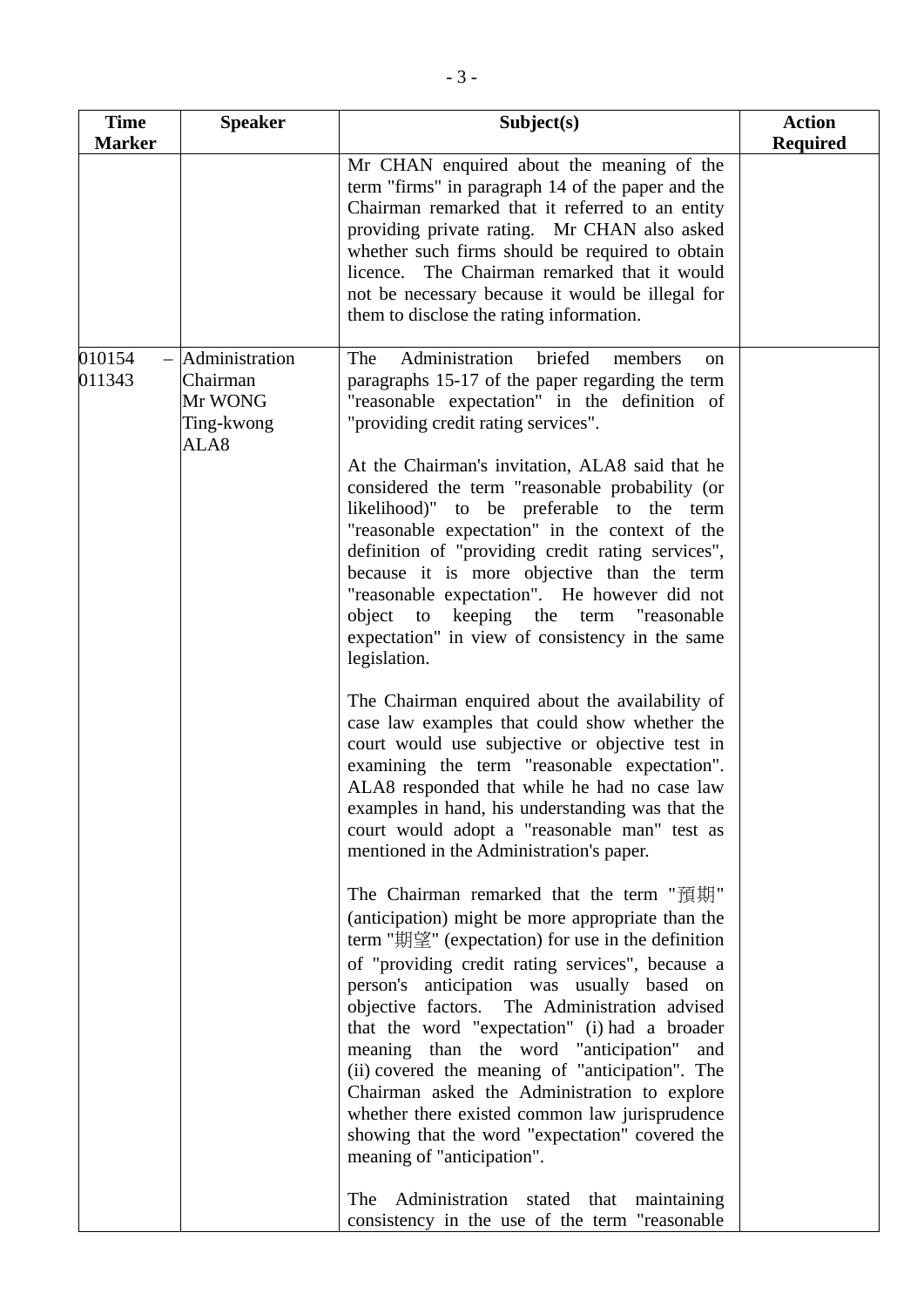| <b>Time</b><br><b>Marker</b> | <b>Speaker</b>                                       | Subject(s)                                                                                                                                                                                                                                                                                                                                                                                                                                                                                                                                                          | <b>Action</b><br><b>Required</b>                                                              |
|------------------------------|------------------------------------------------------|---------------------------------------------------------------------------------------------------------------------------------------------------------------------------------------------------------------------------------------------------------------------------------------------------------------------------------------------------------------------------------------------------------------------------------------------------------------------------------------------------------------------------------------------------------------------|-----------------------------------------------------------------------------------------------|
|                              |                                                      | expectation", as mentioned in paragraph 16 of the<br>Administration's paper, was also an important<br>consideration.<br>The Chairman opined that<br>maintaining consistency was<br>secondary<br>a<br>consideration and the primary consideration<br>should be whether there existed common law<br>jurisprudence<br>showing<br>that<br>the<br>word<br>"expectation"<br>covered<br>the<br>of<br>meaning<br>"anticipation".                                                                                                                                            |                                                                                               |
|                              |                                                      | The Chairman requested that regarding the term<br>"reasonable"<br>expectation" in the proposed<br>definition of "providing credit rating services",<br>the Administration should review whether there<br>was any judicial authority on the interpretation of<br>this term in Hong Kong or other common law<br>jurisdictions, and whether the word "anticipation"<br>("預期") would be more appropriate than and thus<br>could replace the word "expectation" in the<br>context of the proposed definition.                                                            | The<br>Administration<br>to take action<br>as<br>per<br>paragraph 2 of<br>the minutes.        |
| 011344<br>011802             | Administration<br>Chairman                           | Administration<br>The<br>briefed<br>members<br>on<br>paragraphs 18-22 of the Administration's paper.<br>Members raised no questions.                                                                                                                                                                                                                                                                                                                                                                                                                                |                                                                                               |
| 011803<br>011927             | - Administration<br>Chairman                         | <b>Section-by-section</b><br>examination<br>of<br>the<br>subsidiary legislation<br><b>Securities</b><br>Ordinance<br>and<br><b>Futures</b><br>(Amendment of Schedule 5) Notice 2011<br>Commencement                                                                                                                                                                                                                                                                                                                                                                 |                                                                                               |
|                              |                                                      | <b>Securities and Futures Ordinance amended</b><br>2.<br>Members raised no questions.                                                                                                                                                                                                                                                                                                                                                                                                                                                                               |                                                                                               |
| 011928<br>014436             | $-$ Administration<br>Chairman<br><b>SFC</b><br>ALA8 | Schedule 5 amended (Regulated activities)<br>3.<br>Regarding the proposed definition of "credit"<br>ratings" (信貸評級), the Chairman requested the<br>Administration to consider whether a catch-all<br>clause should be added to the definition to cater<br>for future novel financial products, whose credit<br>rating may be disseminated to the public.<br>Regarding the exclusion clauses of the definition<br>of "providing credit rating<br>services", the<br>Chairman<br>asked<br>and<br>the<br>Administration<br>confirmed that the intention was to exclude, | The<br>Administration<br>to take action<br><b>as</b><br>per<br>paragraph 2 of<br>the minutes. |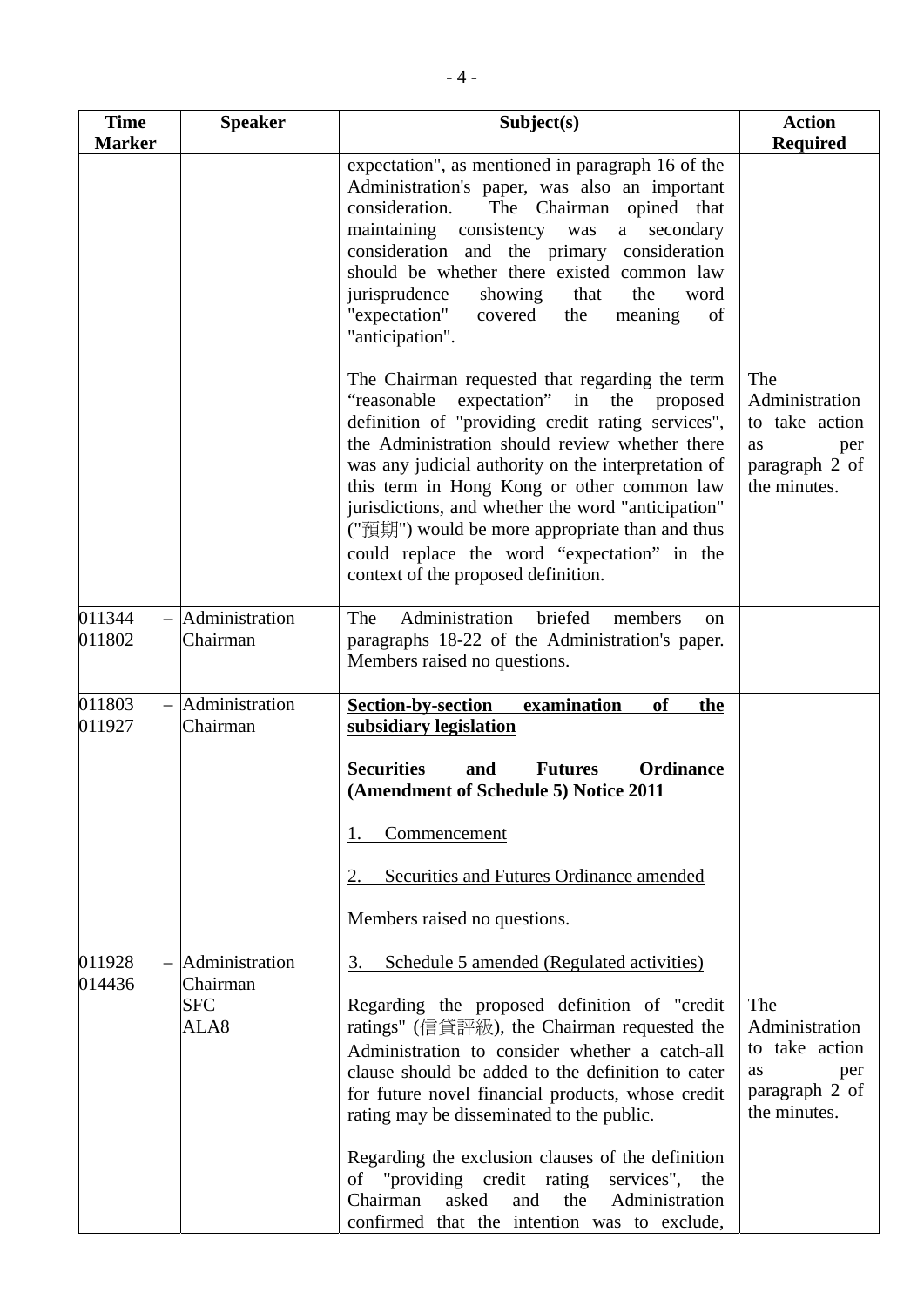| <b>Time</b>          | <b>Speaker</b>                           | Subject(s)                                                                                                                                                                                                                                                                                                                                                                                                                                                                                                                                            | <b>Action</b>                                                                                 |
|----------------------|------------------------------------------|-------------------------------------------------------------------------------------------------------------------------------------------------------------------------------------------------------------------------------------------------------------------------------------------------------------------------------------------------------------------------------------------------------------------------------------------------------------------------------------------------------------------------------------------------------|-----------------------------------------------------------------------------------------------|
| <b>Marker</b>        |                                          |                                                                                                                                                                                                                                                                                                                                                                                                                                                                                                                                                       | <b>Required</b>                                                                               |
|                      |                                          | among others, activities of credit reference<br>agencies from the definition. The Chairman was<br>concerned that the activity mentioned in (d) might<br>be conducted by a CRA incidental to the<br>preparation of preparing credit ratings. He asked<br>whether the exclusion clause (d) needed<br>refinement, such as by revising the wording to "an<br>activity<br>consisting<br>of<br>only<br>gathering,<br>collating,". ALA8 said that the proposed<br>definition, viewing from its entirety, should not<br>give rise to interpretation problems. |                                                                                               |
|                      |                                          | Regarding the proposed definition of "debt"<br>securities" (債務證券), the Chairman requested<br>the Administration to confirm whether the present<br>construction of the definition was sufficiently<br>wide to cover financial products that might not<br>involve "indebtedness" (whether in pecuniary<br>form or not) but the credit rating of which might<br>be disseminated to the public.                                                                                                                                                           | The<br>Administration<br>to take action<br><b>as</b><br>per<br>paragraph 2 of<br>the minutes. |
| 014437               | $-$ Administration                       | <b>Securities</b><br>(Financial<br>and<br><b>Futures</b>                                                                                                                                                                                                                                                                                                                                                                                                                                                                                              |                                                                                               |
| 014552               | Chairman                                 | <b>Resources</b> )(Amendment) Rules 2011                                                                                                                                                                                                                                                                                                                                                                                                                                                                                                              |                                                                                               |
|                      |                                          | <b>Commencement</b><br><b>Securities and Futures (Financial Resources)</b><br>Rules amended                                                                                                                                                                                                                                                                                                                                                                                                                                                           |                                                                                               |
|                      |                                          | Section 2 amended (Interpretation)<br>3.                                                                                                                                                                                                                                                                                                                                                                                                                                                                                                              |                                                                                               |
|                      |                                          | Section 5 amended (Paid-up share capital<br>requirement for licensed corporations)                                                                                                                                                                                                                                                                                                                                                                                                                                                                    |                                                                                               |
|                      |                                          | Section 56 amended (Licensed corporations<br>5.<br>to submit returns to Commission)                                                                                                                                                                                                                                                                                                                                                                                                                                                                   |                                                                                               |
|                      |                                          | Members raised no questions.                                                                                                                                                                                                                                                                                                                                                                                                                                                                                                                          |                                                                                               |
| $014553 -$<br>015519 | Administration<br>Chairman<br><b>SFC</b> | Schedule<br>amended (Financial resources<br>6.<br>requirements)                                                                                                                                                                                                                                                                                                                                                                                                                                                                                       |                                                                                               |
|                      |                                          | Regarding the minimum amount of paid-up share<br>capital for licensed corporations licensed for Type<br>10 regulated activity, the Chairman enquired on<br>what basis the figure \$5,000,000 was determined.<br>SFC responded that the figure was so determined<br>in order to align with the capital requirements of<br>licensed corporations of other comparable types<br>of regulated activities under SFO. In practice,                                                                                                                           |                                                                                               |